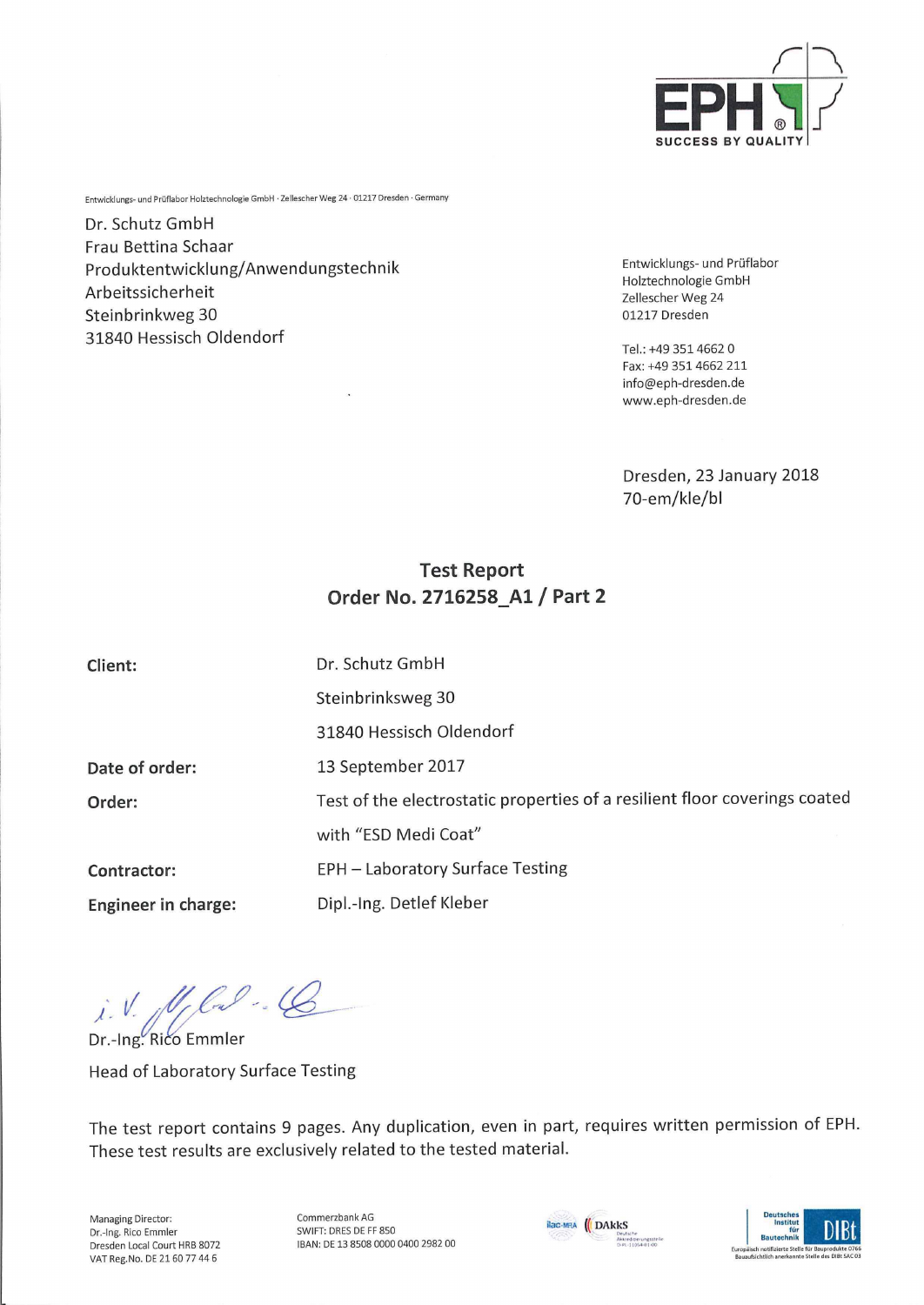### **1 Task**

The laboratory EPH was ordered by Dr. Schutz GmbH to determine different surface resistances, constant resistance and body voltage of resilient floor with coverings coated with "ESD Medi Coat" in a walking test according to DIN EN 61340‐4‐1, DIN EN 61340‐4‐5 (without Walking test), DIN EN 61340‐2‐3 and ANSI/ESD STM7.1, ANSI/ESD S4.1. In addition, the suitability of the surface in EPA-areas should be tested according to DIN EN 61340-5-1/ ANSI S20.20 and explosive areas according to TRGS 727 or IEC TS 60079‐32‐1:2013.

This audit report replaces the report No. 2716258 / Part 2 of 12 December 2017.

## **2 Test Material**

The client, Dr. Schutz GmbH, has sent 3 different samples of resilient floor with coverings coated with "ESD Medi Coat" (thickness d = 2.5 mm).

| Sample    |                  | <b>Description</b><br>by the producer / articel | <b>Measurement position</b> |  |  |  |
|-----------|------------------|-------------------------------------------------|-----------------------------|--|--|--|
|           | B1.1             | ESD Medi Coat, Sample1                          | left side                   |  |  |  |
| B1        | B1.2             |                                                 | right side                  |  |  |  |
|           | B <sub>2.1</sub> |                                                 | left side                   |  |  |  |
| <b>B2</b> |                  | ESD Medi Coat, Sample 2                         |                             |  |  |  |
| B3        |                  | ESD Medi Coat, Sample 3                         |                             |  |  |  |

### **3 Requirements and measurement**

#### **3.1 Conditions for measurement**

The test areas were conditioned 72 hours at drying atmosphere (23 °C  $\pm$  2 K, 12 %  $\pm$  3 % relative air humidity) and were tested in the same climate.

### **3.2 Measuring Instruments**

The following resistance test devices were used: "PRS 801" (OF‐27, fabricate PROSTAT) used measuring range  $1 \times 10^0$  ... 2 x  $10^{13}$  Ohm, measuring voltage 10 V and 100 V (measurement uncertainty < 5 %, lower than statistical variance of the measurement values).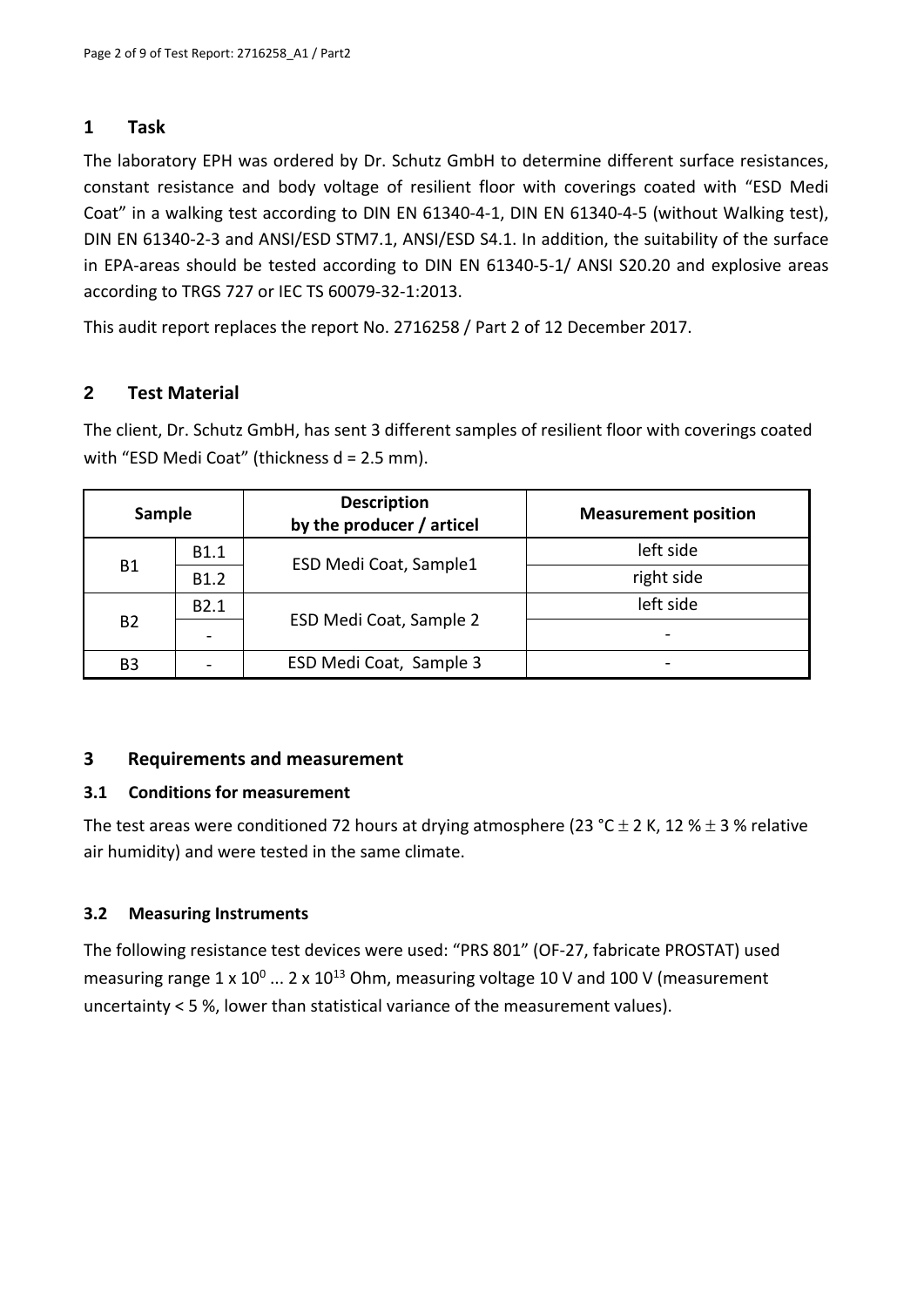#### **3.3 Measurement setup**

The following test was carried out according to different international norms:

| Pos.           | <b>Properties</b>                                                                                                                                                                                                                                                                                               | <b>Measurement setup</b> |
|----------------|-----------------------------------------------------------------------------------------------------------------------------------------------------------------------------------------------------------------------------------------------------------------------------------------------------------------|--------------------------|
| 1a             | $R_{gp}$ resistance measured between an electrode placed<br>an the surface of attest specimen and a groundable<br>point fittet to the test specimen according to<br>DIN EN 61340-4-1                                                                                                                            |                          |
| 1 <sub>b</sub> | $R_{gp}$ (surface-) resistance measured between an<br>electrode placed an the surface of attest specimen and<br>a groundable point fittet to the test specimen<br>according to ANSI/ESD STM7.1                                                                                                                  |                          |
| 2a             | $R_{p-p}$ (surface-) resistance measured between two<br>electrodes placed a specified distance apart on the<br>same surface of a test specimen (distance $d = 300$ mm)<br>according to DIN EN 61340-4-1                                                                                                         |                          |
| 3a             | R <sub>g</sub> resistance measured between an electrode placed<br>an the surface of attest specimen (hand electrode<br>tester) and a local (earth-) ground according to<br>DIN EN 61340-4-5<br>measurement according to ANSI/ ESD STM97.1 are<br>equivalent, measured values can be transmitted/<br>transferred |                          |
| 4a             | Walking test according to ANSI ESD STM97.2                                                                                                                                                                                                                                                                      | <b>BBBB</b><br>≑         |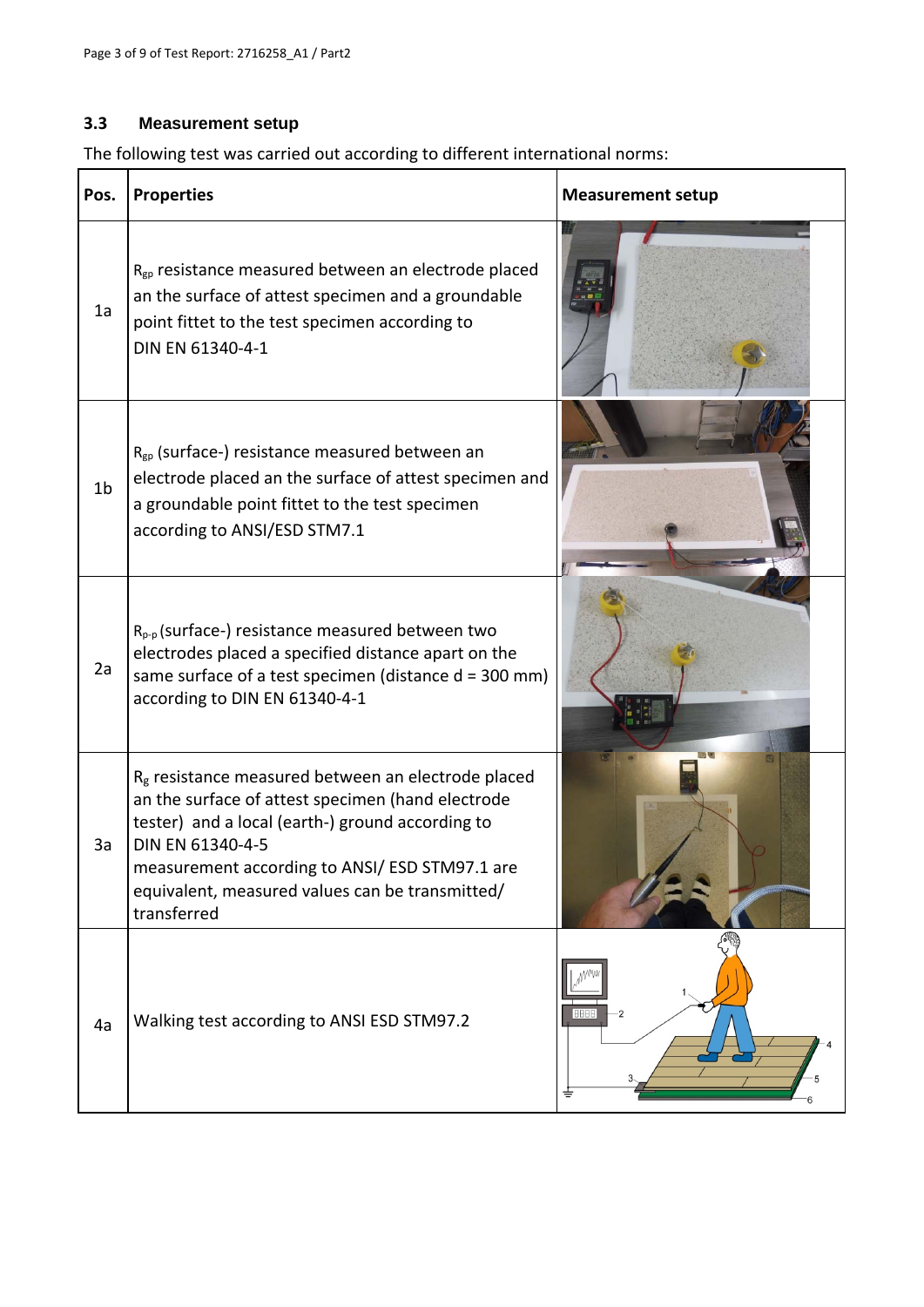| Pos. | <b>Properties</b>                                                                                                                                                                                                           | <b>Measurement setup</b> |
|------|-----------------------------------------------------------------------------------------------------------------------------------------------------------------------------------------------------------------------------|--------------------------|
| 5a   | $R_{p-p}$ (surface-) resistance measured between two<br>electrodes placed a specified distance apart on the<br>same surface of a test specimen (distance d = 250 mm)<br>according to DIN EN 61340-2-3                       |                          |
| 5b   | $R_{p-p}$ (surface-) resistance measured between two<br>electrodes placed a specified distance apart on<br>the same surface of a test specimen according to<br>ANSI/ESD STM7.1 in line with ANSI/ESD S4.1<br>(see pos. 2.a) |                          |

The leakage resistance shall refer to an point with earthing properties (see picture pos. 1a). For the determination of resistance, earthing points on the backside according to the norms were used. There were appropriated self-adhesive cupper stripes electrodes, featuring resistance R < 0.001 Ω. The R<sub>gp</sub> resistance refer to the point to point resistance (e.g. electrode gap according to EN 61340-4-1,  $d = 300$  mm, see picture sample Pos. 2a). The R<sub>g</sub> resistance refer to leakage resistance between a person body/ ESD (conducting) footwear and earthed floor covering. This resistance could be described as a system resistor (see picture pos. 3a).

The (yello) electrode with a diameter of 65 mm and weight 2.5 kg was used for the examination according to DIN EN 61340‐4‐1. The (gray) electrode with a diameter of 63.5 mm and weight 2.27 kg was used for measurements according to DIN EN 61340-2-3, ANSI/ESD STM7.1 und ANSI/ESD S4.1. In addition, the resistor value R<sub>x</sub> < 10<sup>6</sup> Ω was measured at voltage U<sub>M</sub> = 10 V. Higher resistance values R<sub>x</sub> > 10<sup>6</sup> Ω were measured at voltage U<sub>M</sub> = 100 V.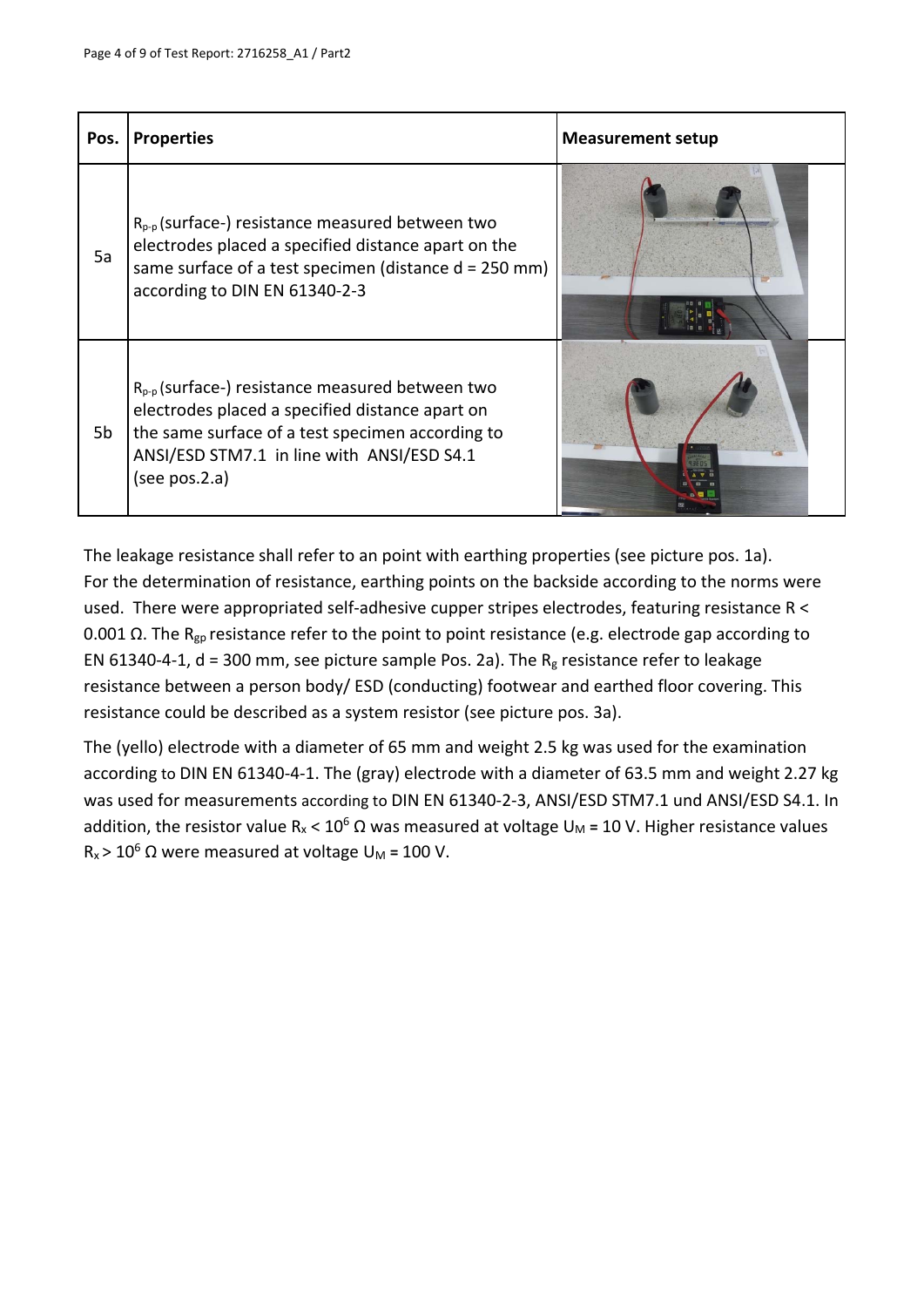#### **4 Results**

|                | <b>B1</b>           |                   | <b>B2</b>        |                   |  |  |  |  |  |
|----------------|---------------------|-------------------|------------------|-------------------|--|--|--|--|--|
| Measurement    | $U_M$ = 10 V; 100 V |                   |                  |                   |  |  |  |  |  |
|                | $R_{gp}[\Omega]$    | $R_{P-P}[\Omega]$ | $R_{gp}[\Omega]$ | $R_{P-P}[\Omega]$ |  |  |  |  |  |
| 1              | 1,60E+06            | 2,30E+07          | 5,70E+06         | 2,60E+07          |  |  |  |  |  |
| 2              | 3,90E+06            | 2,40E+07          | 6,20E+06         | 8,00E+07          |  |  |  |  |  |
| 3              | 1,20E+06            | 5,60E+07          | 2,40E+06         | 1,10E+07          |  |  |  |  |  |
| 4              | 6,00E+06            | 4,20E+07          | 5,70E+06         | 3,40E+07          |  |  |  |  |  |
| 5              | 2,50E+06            | 1,50E+07          | 4,50E+06         | 1,90E+07          |  |  |  |  |  |
| 6              | 2,00E+06            | 5,20E+07          | 7,70E+06         | 1,50E+07          |  |  |  |  |  |
| Geometric mean | 2,5E+06             | $3,2E+07$         | 5,0E+06          | 2,5E+07           |  |  |  |  |  |

**Table 1:** Determined resistance values according to EN 61340‐4‐1

| Table 2: Determined leakage resistance (system resistor) according to EN 61340-4-5 |  |  |
|------------------------------------------------------------------------------------|--|--|
|------------------------------------------------------------------------------------|--|--|

|                 | <b>B1</b>                | <b>B2</b> |  |  |  |  |
|-----------------|--------------------------|-----------|--|--|--|--|
| Measurement     | $U_M$ = 10 V; 100 V      |           |  |  |  |  |
|                 | $R_{\rm g}$ [ $\Omega$ ] |           |  |  |  |  |
| 1               | 2,10E+08                 | 1,40E+08  |  |  |  |  |
| $\overline{2}$  | 2,50E+08                 | 1,00E+08  |  |  |  |  |
| 3               | 2,50E+08                 | 2,40E+08  |  |  |  |  |
| 4               | 1,90E+08                 | 2,60E+08  |  |  |  |  |
| 5               | 1,90E+08                 | 2,70E+08  |  |  |  |  |
| 6               | 2,10E+08                 | 2,70E+08  |  |  |  |  |
|                 | 2,17E+08                 | 2,13E+08  |  |  |  |  |
| Arithmetic mean | 2,5E+08                  |           |  |  |  |  |

**Table 3:** Determined resistance values according to EN 61340‐2‐3

| Measur.                   |                     | B <sub>1.1</sub>  |                  | B <sub>1.2</sub>  | B <sub>2.1</sub> |                   |  |  |  |  |  |  |
|---------------------------|---------------------|-------------------|------------------|-------------------|------------------|-------------------|--|--|--|--|--|--|
|                           | $U_M$ = 10 V; 100 V |                   |                  |                   |                  |                   |  |  |  |  |  |  |
|                           | $R_{gp}[\Omega]$    | $R_{P-P}[\Omega]$ | $R_{gp}[\Omega]$ | $R_{P-P}[\Omega]$ | $R_{gp}[\Omega]$ | $R_{P-P}[\Omega]$ |  |  |  |  |  |  |
| 1                         | 2,10E+06            | 1,70E+06          | 1,50E+06         | 1,40E+06          | 1,50E+06         | 1,30E+06          |  |  |  |  |  |  |
| 2                         | 2,60E+06            | 1,70E+06          | 1,10E+06         | 3,40E+06          | 7,00E+05         | 1,50E+06          |  |  |  |  |  |  |
| 3                         | 2,80E+08            | 1,10E+06          | 1,10E+06         | 2,40E+06          | 8,70E+05         | 1,10E+06          |  |  |  |  |  |  |
| 4                         | 4,00E+06            | 2,00E+06          | 1,60E+06         | 1,10E+06          | 1,40E+06         | 3,70E+06          |  |  |  |  |  |  |
| 5                         | 1,30E+07            | 1,10E+06          | 1,50E+06         | 1,70E+06          | 1,10E+06         | 3,50E+06          |  |  |  |  |  |  |
| 6                         | 7,00E+08            | 1,30E+06          | 1,60E+05         | 2,00E+06          | 1,60E+06         | 1,20E+06          |  |  |  |  |  |  |
| <b>Arithmetic</b><br>mean | 1,7E+08             | 1,5E+06           | $1,2E+06$        | 2,00E+06          | 1,1E+06          | 1,8E+06           |  |  |  |  |  |  |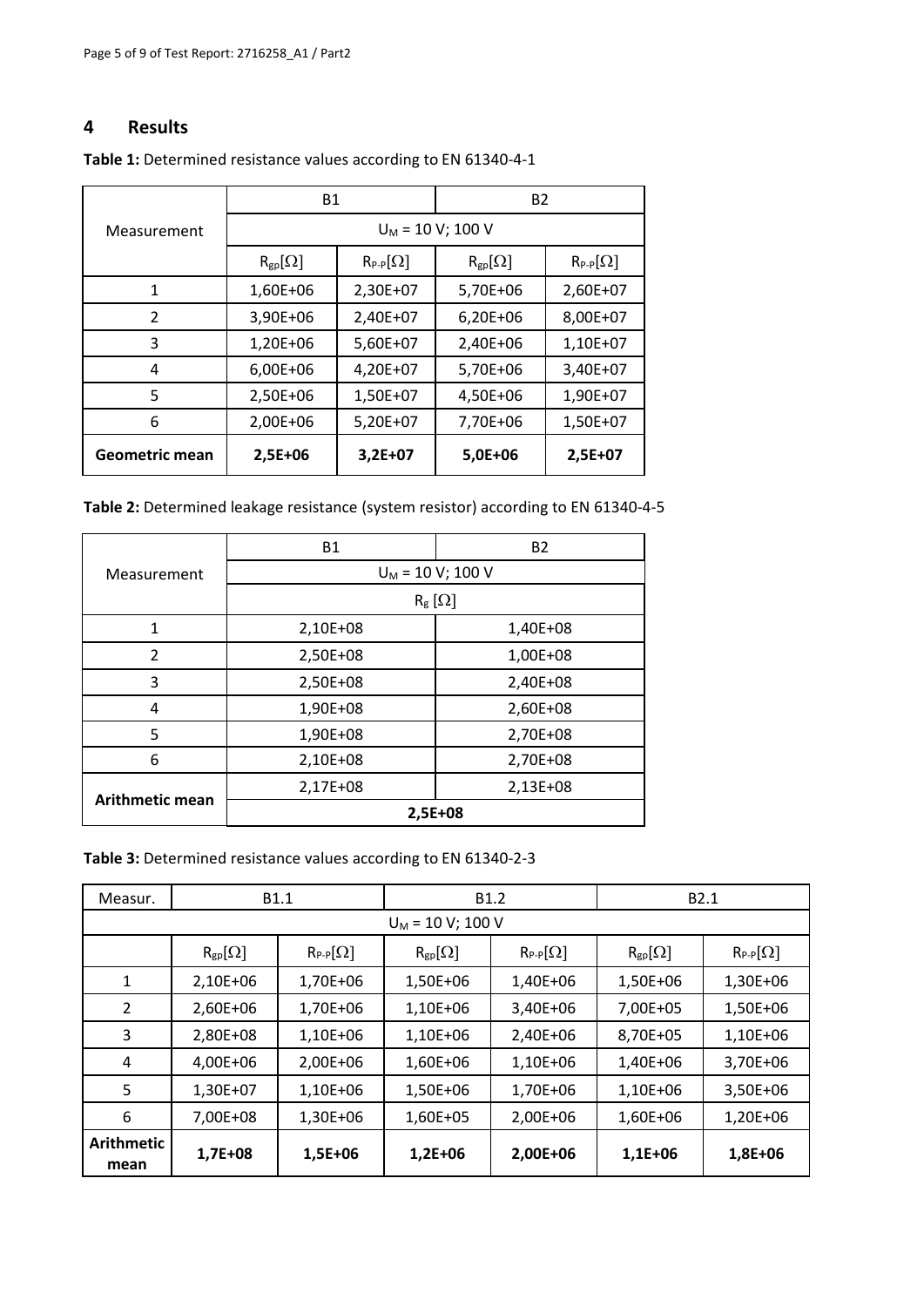| Measurement<br>$U_M$ = 10 V; 100 V |                 | B1.1            |                     |  |  |  |
|------------------------------------|-----------------|-----------------|---------------------|--|--|--|
|                                    |                 |                 | $U_M$ = 10 V; 100 V |  |  |  |
|                                    |                 | $R_{gp}/\Omega$ | $R_{gp}/\Omega$     |  |  |  |
|                                    | $\mathbf{1}$    | 1,70E+06        | $6.8E + 05$         |  |  |  |
| Earthing point X                   | $\overline{2}$  | 1,90E+06        | 8.8E+05             |  |  |  |
|                                    | 3               | 1,30E+06        | $6.8E + 05$         |  |  |  |
|                                    | 4               | 1,30E+05        | $9.4E + 06$         |  |  |  |
|                                    | 5               | 1,90E+06        | $1.0E + 06$         |  |  |  |
|                                    | 6               | 1,20E+06        | $1.7E + 06$         |  |  |  |
|                                    | $\mathbf{1}$    | 1,90E+06        | $1.0E + 06$         |  |  |  |
| Earthing point Y                   | $\overline{2}$  | 1,80E+06        | $8.2E + 05$         |  |  |  |
|                                    | 3               | 1,40E+06        | $9.1E + 05$         |  |  |  |
|                                    | 4               | 1,60E+05        | 8.4E+05             |  |  |  |
|                                    | 5               | 9,10E+05        | $1.0E + 06$         |  |  |  |
|                                    | 6               | 1,80E+06        | $1.4E + 06$         |  |  |  |
|                                    | Arithmetic mean | 1,3E+06         | 1,3E+06             |  |  |  |
|                                    | <b>Median</b>   | 1,6E+06         | 1,6E+06             |  |  |  |
|                                    | <b>Maximum</b>  | 1,9E+06         | 1,9E+06             |  |  |  |
| <b>Minimum</b>                     |                 | 1,3E+05         | 1,3E+05             |  |  |  |

#### **Table 4:** Determined resistance values according to ANSI/ESD S7.1

Tabelle 5: Determined body voltage U<sub>P</sub> [V] according to ANSI/ESD STM97.2 sample B (B3)

| <b>B3</b>                                 |    | Body voltage $ U_P $ [V] |    |    |              |    |    |    |    |    |               |     |     |     |     |     |    |    |     |     |
|-------------------------------------------|----|--------------------------|----|----|--------------|----|----|----|----|----|---------------|-----|-----|-----|-----|-----|----|----|-----|-----|
| Measurement/-<br>points                   |    | 2                        | 3  | 4  | 5            | 6  | 7  | 8  | 9  | 10 | 1             | 2   | 3   | 4   | 5   | 6   | 7  | 8  | 9   | 10  |
|                                           |    |                          |    |    | "Sink value" |    |    |    |    |    | "Crest value" |     |     |     |     |     |    |    |     |     |
| AP <sub>1</sub>                           | 66 | 78                       | 57 | 70 | 63           | 72 | 73 | 63 | 91 | 83 | 81            | 102 | 100 | 101 | 106 | 104 | 99 | 91 | 114 | 107 |
| AP <sub>2</sub>                           | 47 | 67                       | 55 | 63 | 50           | 64 | 70 | 55 | 82 | 81 | 79            | 101 | 90  | 96  | 101 | 104 | 90 | 91 | 109 | 102 |
| AP <sub>3</sub>                           | 46 | 61                       | 50 | 53 | 50           | 57 | 58 | 54 | 72 | 76 | 79            | 95  | 90  | 94  | 100 | 94  | 89 | 88 | 105 | 100 |
| AP <sub>4</sub>                           | 45 | 52                       | 49 | 47 | 44           | 51 | 55 | 51 | 65 | 73 | 77            | 94  | 90  | 93  | 99  | 92  | 78 | 87 | 103 | 99  |
| AP <sub>5</sub>                           | 45 | 51                       | 47 | 45 | 44           | 49 | 51 | 50 | 59 | 71 | 77            | 93  | 88  | 93  | 94  | 90  | 77 | 85 | 102 | 97  |
| Arithmetic mean<br>roundet to the<br>tens | 50 | 60                       | 50 | 60 | 50           | 60 | 60 | 60 | 70 | 80 | 80            | 100 | 90  | 100 | 100 | 100 | 90 | 90 | 110 | 100 |
| <b>Total arithmetic</b><br>mean           | 51 |                          |    |    |              |    |    |    | 94 |    |               |     |     |     |     |     |    |    |     |     |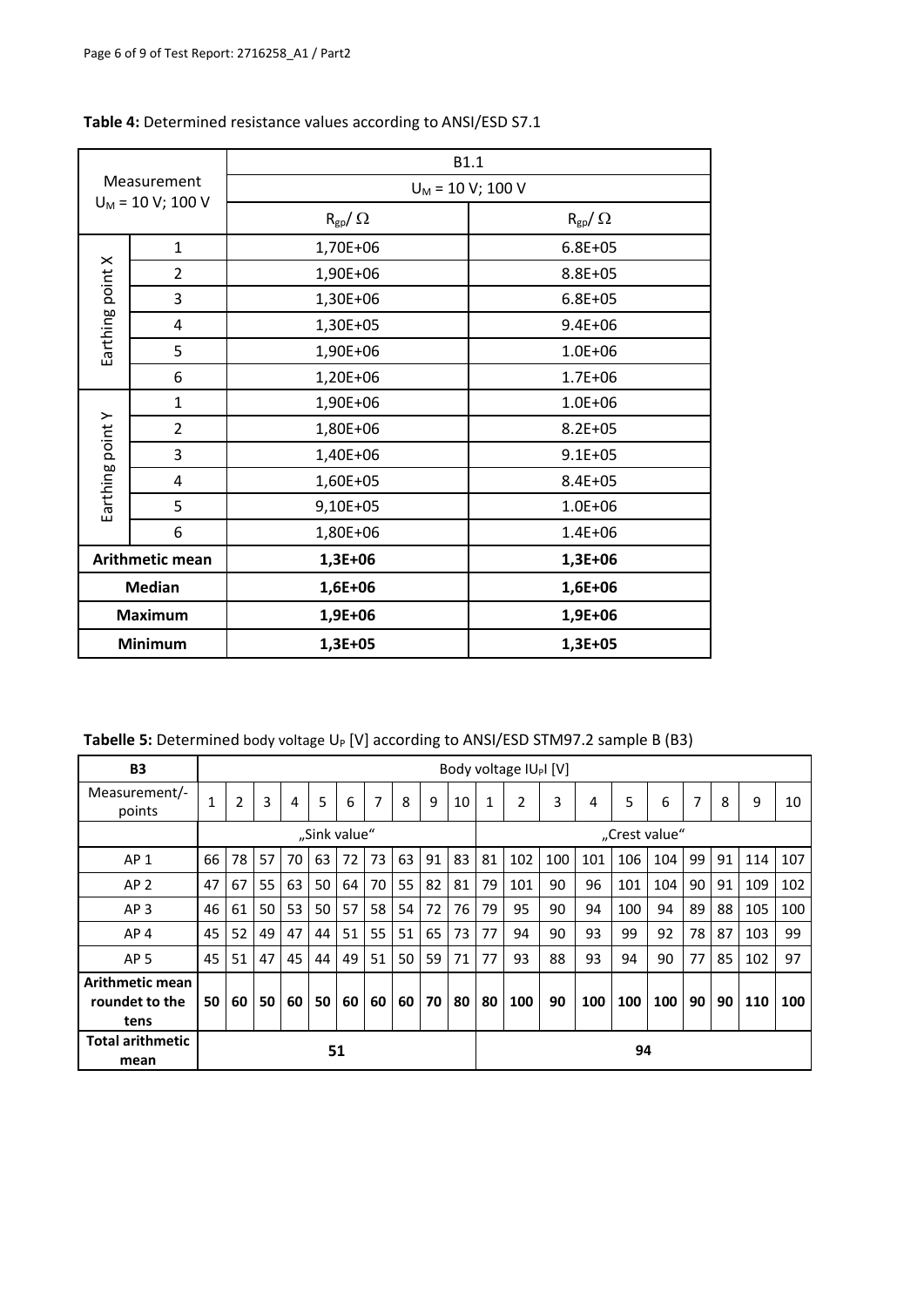|                |                                              | B <sub>1.1</sub>     |                  | B <sub>1.2</sub> | B <sub>2.1</sub>  |                  |  |  |  |  |
|----------------|----------------------------------------------|----------------------|------------------|------------------|-------------------|------------------|--|--|--|--|
| Measure.       | $U_M$ = 10 V; 100 V                          |                      |                  |                  |                   |                  |  |  |  |  |
|                | $R_{gp}[\Omega]$                             | $R_{P-P}[\Omega]$    | $R_{gp}[\Omega]$ | $R_{gp}[\Omega]$ | $R_{P-P}[\Omega]$ | $R_{gp}[\Omega]$ |  |  |  |  |
| X1             | $9,20E+05$                                   | 1,20E+06             | 7,90E+05         | $9,20E+05$       | 1,20E+06          | 7,90E+05         |  |  |  |  |
| X2             | 1,90E+06                                     |                      | 1,80E+06         | 1,90E+06         |                   | 1,80E+06         |  |  |  |  |
| X <sub>3</sub> | 1,40E+06                                     |                      | 1,30E+06         | 1,40E+06         |                   | 1,30E+06         |  |  |  |  |
| Υ1             | 1,10E+06                                     | 2,50E+06             | 8,40E+05         | 1,10E+06         | 2,50E+06          | 8,40E+05         |  |  |  |  |
| Y2             | 1,10E+06                                     | 1,10E+06<br>1,90E+06 |                  |                  |                   | 1,90E+06         |  |  |  |  |
| Y3             | 1,10E+06                                     |                      | 1,70E+06         | 1,10E+06         |                   | 1,70E+06         |  |  |  |  |
| <b>Median</b>  | 1,10E+06                                     | 1,85E+06             | 1,50E+06         | 1,10E+06         | 1,85E+06          | 1,50E+06         |  |  |  |  |
| <b>Maximum</b> | 1,90E+06                                     | 2,50E+06             | 1,90E+06         | 1,90E+06         | 2,50E+06          | 1,90E+06         |  |  |  |  |
| <b>Minimum</b> | 9,20E+05<br>1,20E+06<br>7,90E+05<br>9,20E+05 |                      |                  | 1,20E+06         | 7,90E+05          |                  |  |  |  |  |

**Table 6:** Determined resistance values according to ANSI/ESD S4.1 (Probe A 1.1)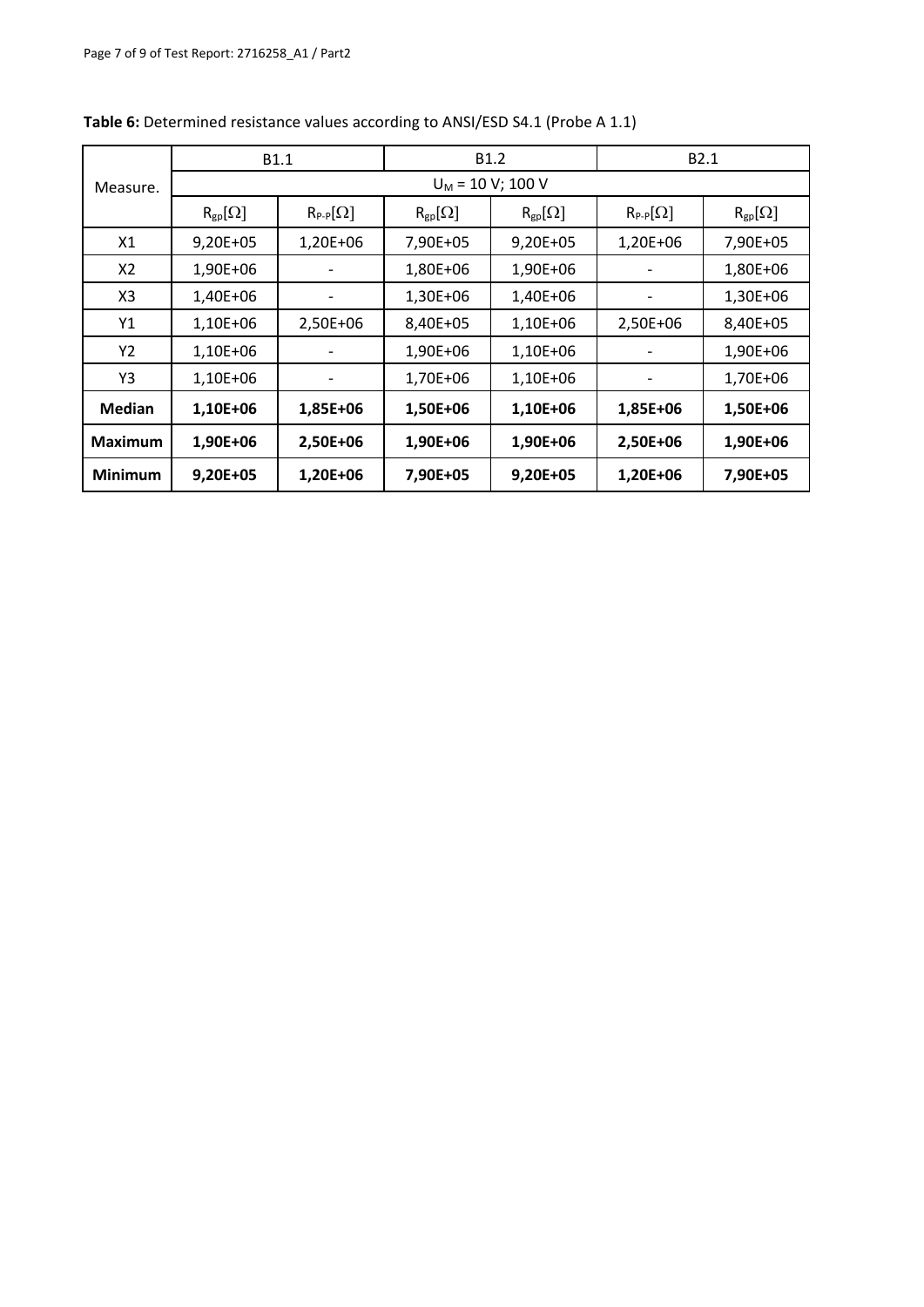#### **5 Evaluation**

The presented samples B were evaluated for the properties tested as follows:

#### **ESD‐area: Sample A ‐ ESD MediCoat**

|      |                                                                                        |                                                                                                                                         | <b>Requirement/Assessment according</b><br>to EN 61340-5-1                  |                                                  |  |  |  |
|------|----------------------------------------------------------------------------------------|-----------------------------------------------------------------------------------------------------------------------------------------|-----------------------------------------------------------------------------|--------------------------------------------------|--|--|--|
| Pos. | <b>Properties</b>                                                                      | <b>Measured values</b>                                                                                                                  | 23 °C and<br>12 % rel.humidity                                              | Result                                           |  |  |  |
| 1a   | Resistance $R_{gp}$ at the point with earthing<br>properties according to EN 61340-4-1 | $1.8 * 10^5$ $\Omega$ < R <sub>gp</sub><br>$< 8.5 * 10^6 \Omega$                                                                        | $R_{gp}$ < 10 <sup>9</sup> $\Omega$                                         | fulfilled for<br>floorings                       |  |  |  |
| 2a   | $R_{p-p}$ resistance between two points<br>according to DIN EN 61340-4-1               | 7.3 $*$ 10 <sup>6</sup> $\Omega$ < R <sub>p-p</sub><br>$< 3.2 * 107 \Omega$                                                             |                                                                             |                                                  |  |  |  |
| 3a   | Resistance $R_g$<br>according to EN 61340-4-5*                                         | $R_g = 7.4 * 10^7 \Omega$ *                                                                                                             | $R_g < 10^9 \Omega$                                                         |                                                  |  |  |  |
| 5a   | $R_{p-p}$ resistance between two points<br>according to EN 61340-2-3                   | 5.2 $*$ 10 <sup>5</sup> $\Omega$ < R <sub>gp</sub><br>$< 3.3 * 10^6 \Omega$<br>$1.1 * 10^6$ $\Omega < R_{p-p}$<br>$< 1.0 * 10^7 \Omega$ | $R_{gp}$ < 10 <sup>9</sup> $\Omega$<br>$R_{p-p}$ < 10 <sup>9</sup> $\Omega$ | fulfilled for work<br>surfaces/ storage<br>racks |  |  |  |

| Pos.           | <b>Properties</b>                                                                            | <b>Measured values</b>                                                                                                      | <b>Requirement/Assessment according</b><br>to ANSI \$20.20                  |                                                  |
|----------------|----------------------------------------------------------------------------------------------|-----------------------------------------------------------------------------------------------------------------------------|-----------------------------------------------------------------------------|--------------------------------------------------|
|                |                                                                                              |                                                                                                                             | 23 °C and<br>12 % rel.humidity                                              | <b>Result</b>                                    |
| 1b             | Resistance $R_{gp}$ at the point with<br>earthing properties according to<br>ANSI/ESD STM7.1 | $3.1 * 10^5$ $\Omega$ < R <sub>gp</sub><br>$< 1.6 * 10^6 \Omega$                                                            | $R_{gp}$ < 10 <sup>9</sup> $\Omega$                                         | fulfilled for<br>floorings                       |
| 2 <sub>b</sub> | Surface resistance $R_{p-p}$ between two<br>points according to ANSI/ESD STM7.1              | 6.8 $*$ 10 <sup>5</sup> $\Omega$ < R <sub>p-p</sub><br>$< 9.4 * 10^6 \Omega$                                                |                                                                             |                                                  |
| 3 <sub>b</sub> | System resistance $R_g$<br>according to ANSI/ESD STM97.1                                     | $R_g = 7.4 * 10^7 \Omega$ *                                                                                                 | $R_g < 10^9 \Omega$                                                         | fulfilled for<br>personnel<br>grounding          |
| 4 <sub>b</sub> | Body voltage<br>according to ANSI/ESD STM97.2                                                | $23 V < U_M < 37 V$                                                                                                         | U < 100 V                                                                   |                                                  |
| 5b             | Resistance $R_{p-p}$<br>according to ANSI/ESD S4.1                                           | $2.1 * 10^5$ $\Omega$ < R <sub>gp</sub><br>$< 1.3 * 10^6 \Omega$<br>$1.0 * 10^6$ $\Omega < R_{p-p}$<br>$< 1.7 * 106 \Omega$ | $R_{gp}$ < 10 <sup>9</sup> $\Omega$<br>$R_{p-p}$ < 10 <sup>9</sup> $\Omega$ | fulfilled for work<br>surfaces/ storage<br>racks |

\* Measurement according to ANSI/ ESD STM97.1 are equivalent, measured values can be transmitted/ transferred